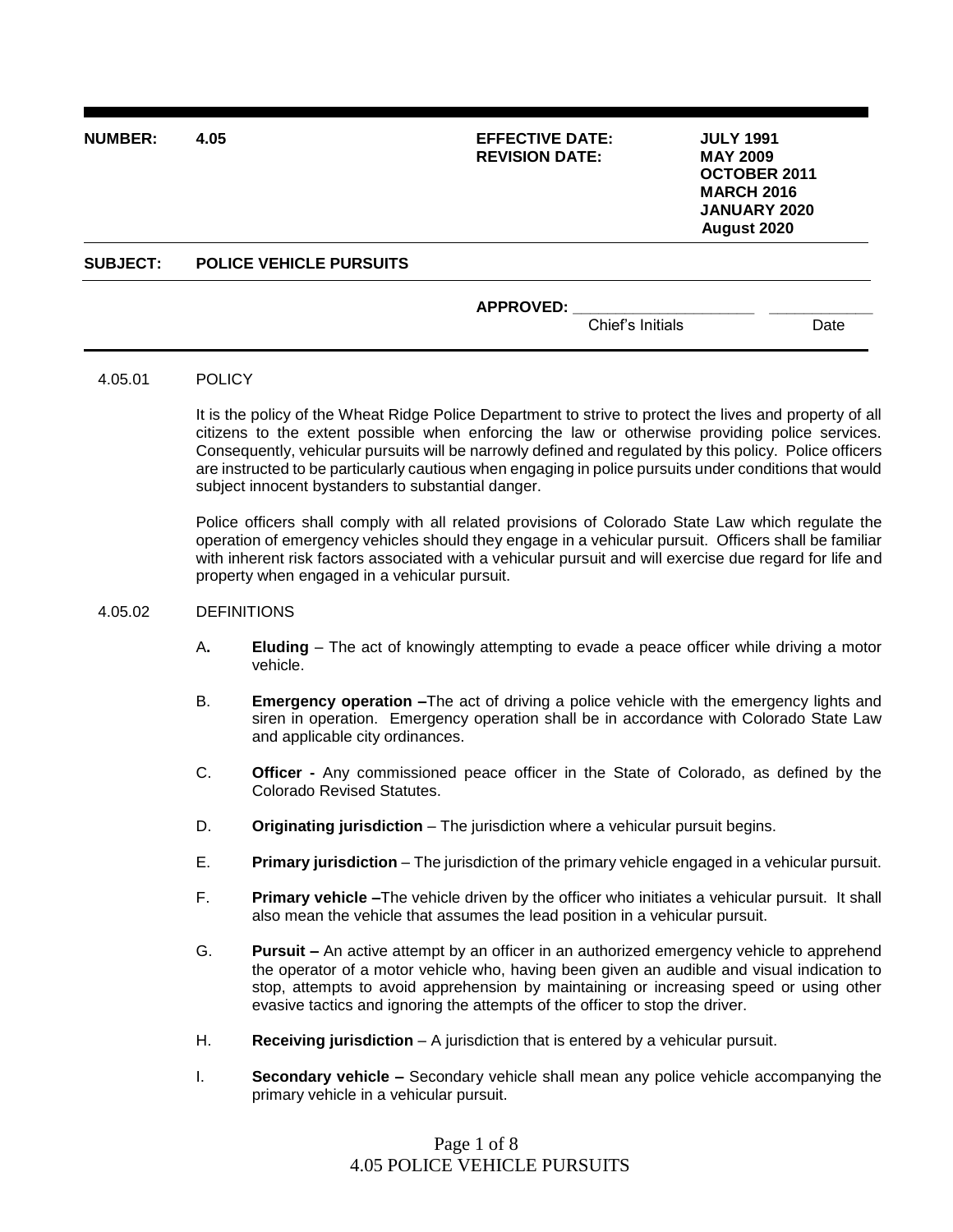K**. Supervisor –** Any sworn officer holding a supervisory or command rank in the Wheat Ridge Police Department, or any sworn officer specifically charged with supervisory responsibilities.

## 4.05.03 PROCEDURES

- A. Pursuit Guidelines
	- 1. Each officer possesses the authority and responsibility necessary to initiate a vehicular pursuit. The decision to initiate a vehicular pursuit must be based on the officer's conclusion that a pursuit is within policy and that the possible dangers and risk factors created by a pursuit are less than the immediate or potential danger to the public, should the offender being pursued remain at large. The objective risk factors present at the moment a pursuit is initiated must be considered and will be evaluated throughout the duration of a pursuit.
	- 2. Officers are authorized to engage in police vehicle pursuits only in the following circumstances:
		- a. For the apprehension of a person when the officer reasonably believes that the person being pursued presents an imminent threat, coupled with the present ability, of killing or seriously injuring the officer or any other person, other than by the act of fleeing.
		- b. To affect the arrest, or to prevent the escape from custody, of a person whom the officer reasonably believes has committed a felony involving the use, or threatened use, of deadly force.
- B. Pursuits for violent felony crimes may be initiated in accordance with all provisions of this policy directive.
- C. Continuation of a Pursuit

In addition to the factors listed above, the decision to continue a pursuit shall be based on the following factors, including, but not limited to:

- 1. Likelihood of successful apprehension
- 2. Whether the identity of the violator is known to the point where later apprehension is possible
- 3. Identifying characteristics and registration of the vehicle is known to the point where later identification is possible
- 4. Degree of risk created by pursuit
- 5. Volume, type, speed, direction of vehicular traffic and direction of the pursuit
- 6. Nature of the area: residential, commercial, school zone, open highway, etc
- 7. Population density and volume of pedestrian traffic
- 8. The degree of risk created by the actions of the pursued vehicle outside of any attempt to elude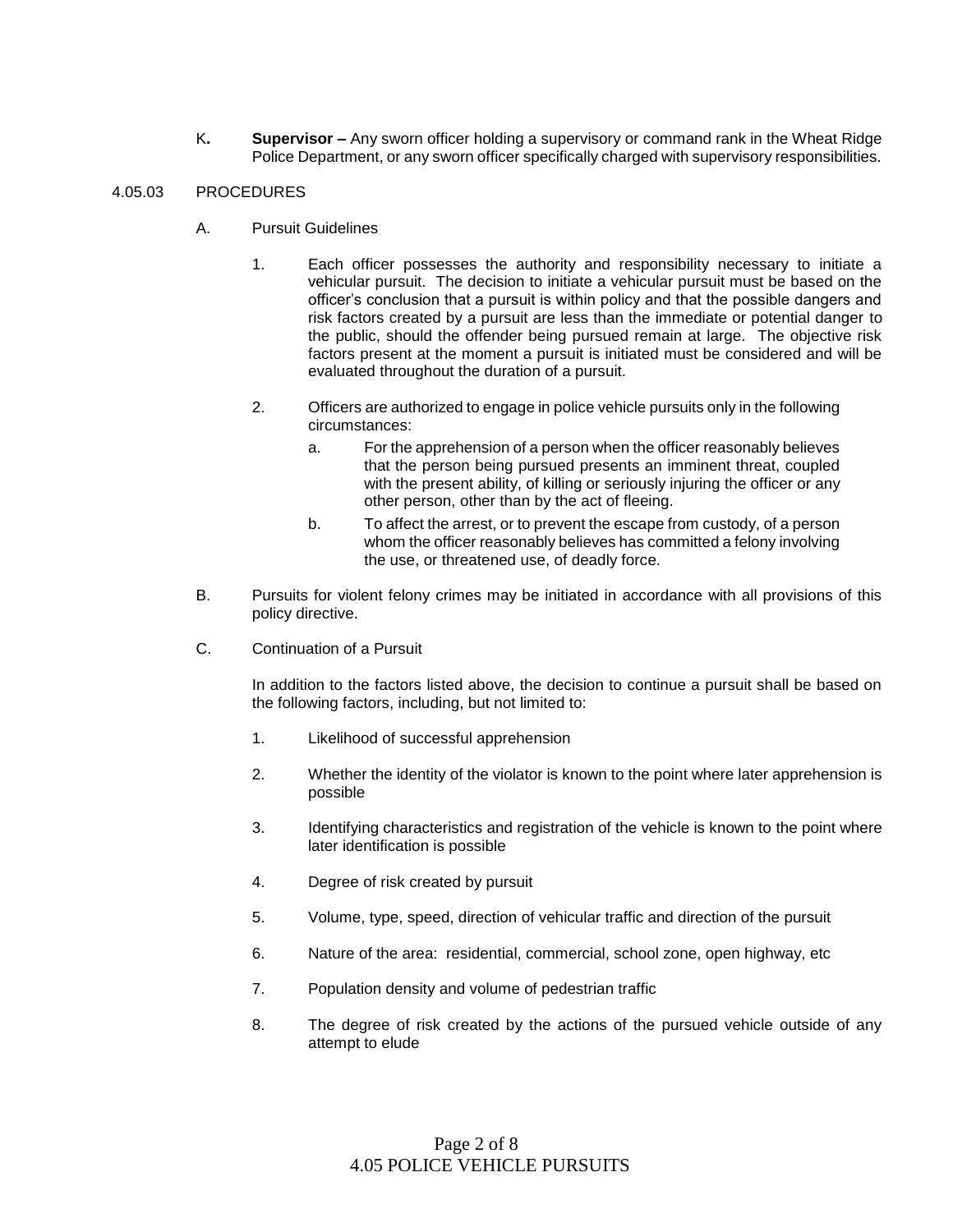- 9. Alternative methods of apprehension should be considered when making the decision to pursue. The results of any pursuit are irreversible and officers and supervisors shall evaluate all risk factors present to determine whether of not to allow the pursuit to continue.
- 10. The pursuing officer may terminate the pursuit based upon a responsible assessment of the circumstances as the pursuit continues.
- D. Pursuits should not be initiated by a Wheat Ridge police officer outside the city limits of the City of Wheat Ridge except when a known violent felony suspect vehicle is observed and there are no other means of apprehension available.
- E. Unmarked police vehicles shall not be driven in pursuits unless:
	- 1. No other viable means of apprehension exist.
	- 2. The unmarked police vehicle is in compliance with the definition of an "authorized emergency vehicle" as provided by Colorado Revised Statutes, requiring appropriate audible and visible signals.
	- 3. Supervisory approval is obtained.
	- 4. Pursuits by unmarked vehicles shall be immediately terminated if not in accordance with this policy.
	- 5. Pursuits by other police vehicles (other than marked police automobiles) such as motorcycles, vans, trucks and four-wheel drive vehicles shall have the same restrictions as those imposed on unmarked police vehicles.
- F. Conduct of Pursuits
	- 1. Police vehicles engaged in a vehicular pursuit are required to have visual and audible emergency warning devices in full operation. If any of the emergency equipment becomes inoperable, the officer driving the police vehicle shall terminate involvement in the pursuit immediately.
	- 2. Officers are required to comply with provisions of CRS 42-4-106(4). The provisions of this section shall not relieve the driver of an authorized emergency vehicle from the duty to drive with regard for the safety of all persons, nor shall such provisions protect the driver from the consequences of reckless disregard for the safety of others.
	- 3. Unless expressly authorized by a supervisor, a vehicular pursuit is limited to the primary and secondary vehicles. Additional vehicles are prohibited from joining the pursuit or following the pursuit on parallel roadways.
		- a. Other officers should assist with traffic control along the anticipated route of the pursuit and may render assistance at the termination or discontinuation point. Their response will be in accordance with state law and department policy on emergency response, including notification of dispatch that lights and siren are being utilized. There shall be no other emergency response other than traffic control units.
	- 4. Officers not involved in the pursuit are to restrict radio transmissions except for emergency traffic.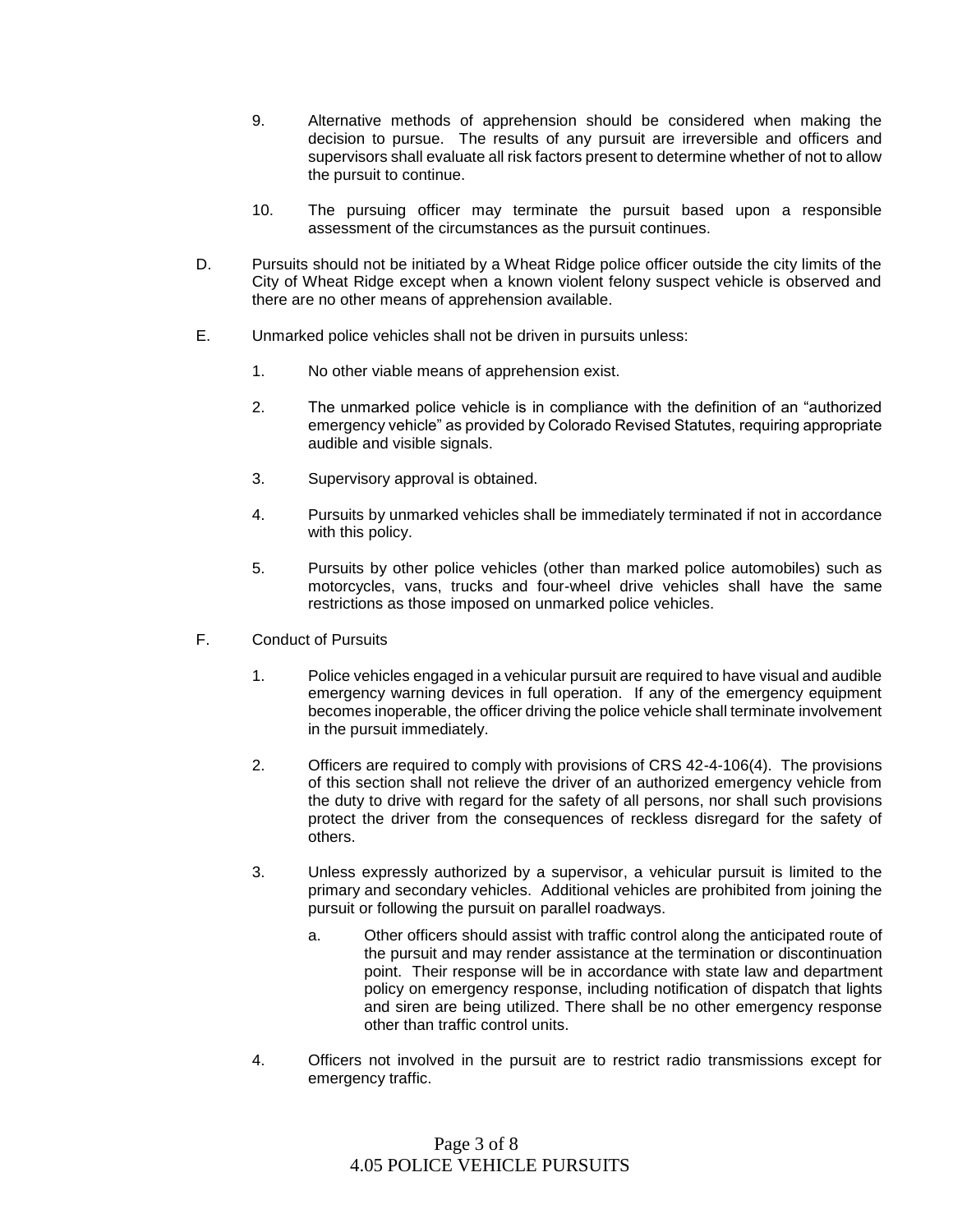G. Tactical Vehicle Intervention

Due to the extreme dangers inherent in the use of roadblocks and forcible stopping, guidelines are necessary:

- 1. Officers will not "box-in" the offender's vehicle without specific permission from the supervisor.
- 2. Officers shall not intentionally use the police vehicle to bump or ram a fleeing vehicle unless specifically authorized by a supervisor.
- 3. The use of a roadblock is prohibited unless a supervisor authorizes a roadblock for the apprehension of an extremely dangerous felon, who, if allowed to escape, could create a substantial risk of another person being killed or seriously injured and the circumstances specifically warrant the use of a roadblock.
	- a. A roadblock may be established only where there is adequate distance to enable an oncoming driver to see the roadblock and safely stop his or her car, or safely exit the roadway.
	- b. At least one marked vehicle shall be at the location where a roadblock is established.
- H. Use of tire deflation devices.
	- 1. Tire deflation devices (stop sticks) will be used only upon supervisory approval, using the following procedures:
		- a. at least one parked police vehicle shall be at the location where a tire deflation device is deployed.
		- b. the deploying police vehicle shall not be occupied and the deploying officer must assume a safe position of cover. A patrol car will not be considered cover.
		- c. the portion of the roadway or location where the device is placed shall be restricted to deny access to unauthorized and unintended vehicles. The place of deployment shall be continuously monitored to ensure that the roadway is clear of pedestrians and excessive civilian traffic.
		- d. the location of deployment shall be communicated to the primary and secondary pursuit units.
		- e. under no circumstances shall a device be deployed on I-70 or I-76.
	- 2. Tactical vehicle intervention presents use of force issues and, as such, is governed by Colorado Revised Statutes 18-1-701(2)(a), 18-1-702(1), 18-1-704, 18-1-707, and 18-1-901(3)(d); Policy 5.01.03, Use of Deadly Force, and Policy 5.01.04, Less-Lethal Weapons. Prior to initiating any tactical vehicle intervention, the initiating officer will notify dispatch of the technique to be utilized and the location of the intervention. The incident supervisor will acknowledge the transmission to dispatch, as well. The incident supervisor and the pursuing officers must assess the risks associated with a protracted pursuit as well as the risks associated with a tactical vehicle intervention. Risk factors associated with tactical vehicle intervention include, but are not limited to:
		- a. The original rationale for the pursuit;
		- b. The danger posed by the actions of the suspect;
		- c. The speed of the suspect vehicle;
		- d. The location where the tactical vehicle intervention is to occur; or
		- e. The presence of innocent third persons.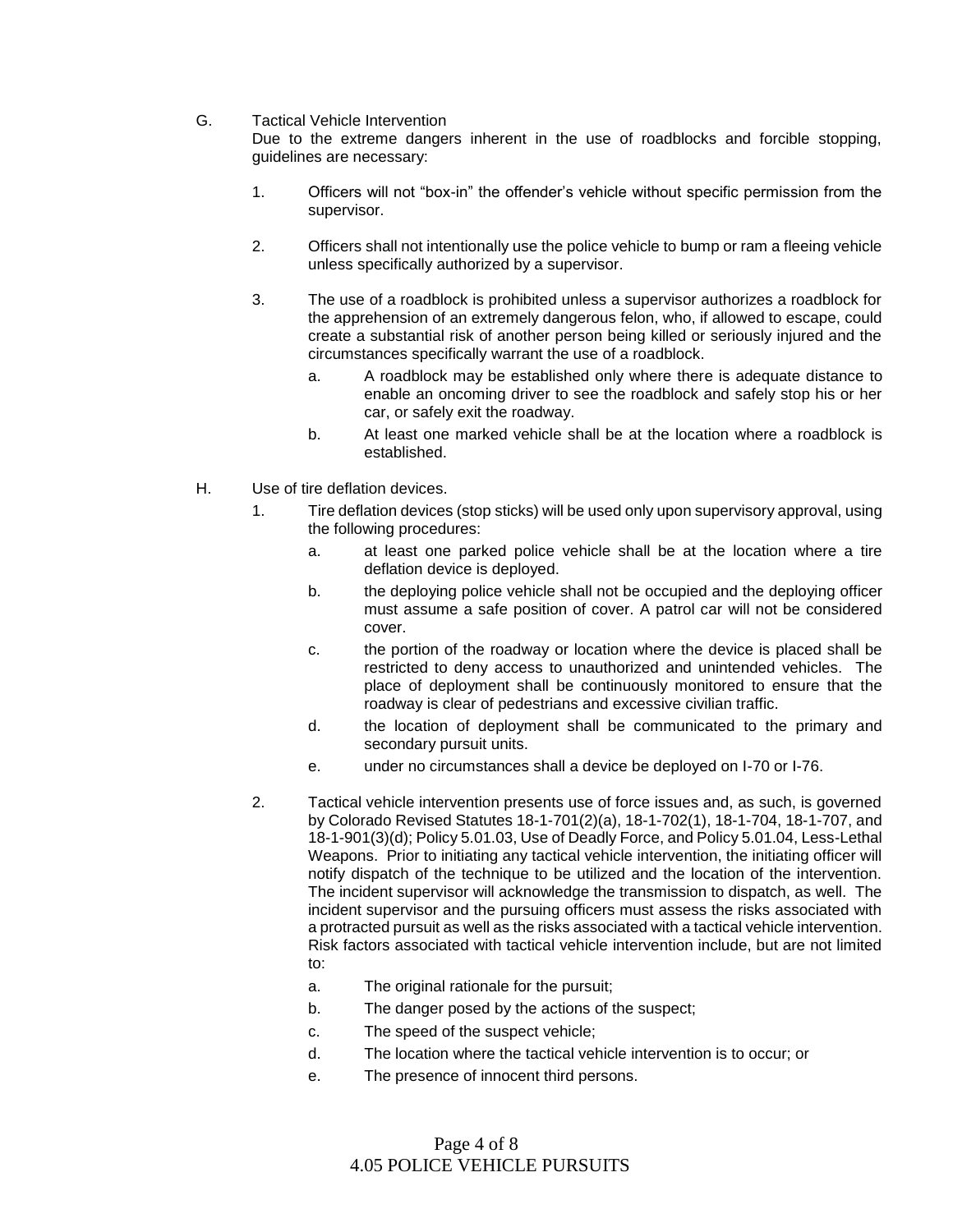- I. Primary and Secondary Officer Responsibilities
	- 1. Officers shall evaluate prior to the initiation of any vehicle stop whether or not justification exists to engage in an "eluding" pursuit should the vehicle make some overt action to elude the officer's attempted contact.
	- 2. Once the officer determines that the vehicle is attempting to elude contact, or is failing to stop, the officer will either:
		- a. Advise dispatch of the initiation of a pursuit if justification to pursue exists; or
		- a. Advise dispatch of the vehicle's elusive action and the termination of the attempted contact.
	- 3. Should the vehicle take elusive action and justification to pursue does not exist, the officer shall turn off all emergency equipment and advise dispatch of what descriptive information is available and the last known direction of travel for the fleeing vehicle. The officer will remain stationary at the location the pursuit is terminated until cleared to leave by a supervisor.
		- a. If the vehicle eludes officer contact, the officer shall initiate an investigation for the crime of Vehicular Eluding as defined in CRS 18-9-116.5
	- 4. Upon initiating a pursuit, the primary pursuing officer shall immediately notify dispatch that a vehicular pursuit is in progress. The officer shall provide the following information as a minimum:
		- a. Unit identification.
		- b. Location and direction of travel of the pursuit.
		- c. Speed of the pursuit.
		- d. Description of vehicle being pursued.
			- i. License plate; state, number and type if available.
			- ii. Other identifying characteristics, if available.
		- e. Occupant information of fleeing vehicle, if available.
		- f. Reason for attempting to contact the vehicle and type of violent felony information required for pursuit.
		- g. Any information required to keep communications and the supervisor up-todate on the pursuit.
		- h. The inability to provide the above information serves, in the discretion of officers and supervisors, as a reason to terminate the pursuit.
	- 5. The secondary officer shall use visual and audible warning devices (emergency lights and siren), and assume broadcasting the pursuit when in a position to do so.
- J. Supervisor Responsibility
	- 1. Once notified of a pursuit situation, the on duty supervisor will assume responsibility for monitoring and controlling the incident until terminated.
		- a. The incident supervisor will acknowledge the pursuit over the radio.
	- 2. The supervisor will evaluate all information and make an on-going determination as to whether or not the pursuit should continue.
	- 3. The supervisor will coordinate the pursuit, directing pursuit vehicles, air support, and all other units. The supervisor may re-designate primary and secondary units.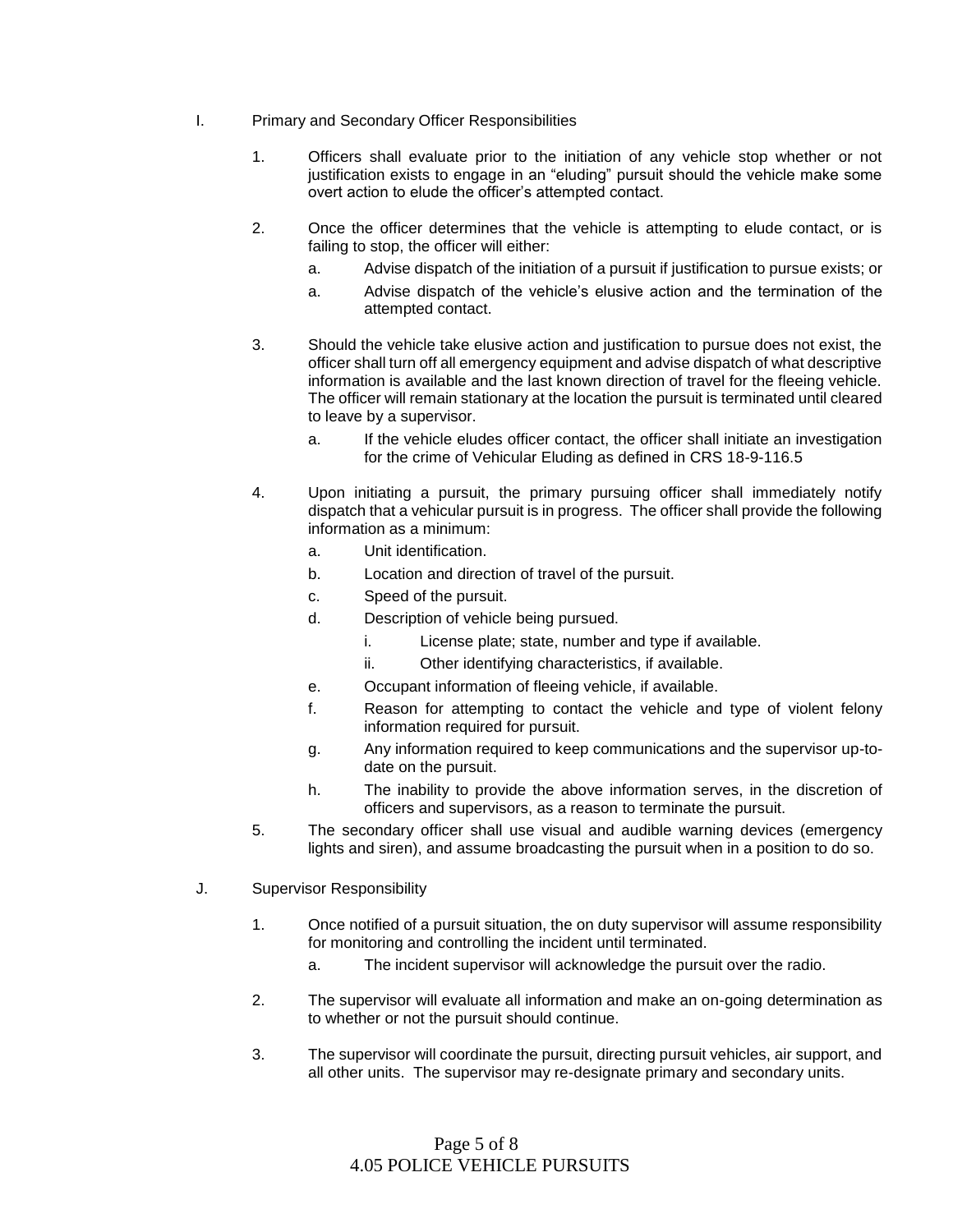- 4. The supervisor is responsible for determining or authorizing the use of all pursuit tactics and termination tactics to be used.
- 5. The supervisor is responsible for authorizing a pursuit to leave the city limits.
- 6. The supervisor shall not become the primary or secondary vehicle in a vehicular pursuit.
	- a. Should a supervisor initiate a pursuit, the supervisor will yield supervisory authority to the next ranking officer not engaged in the pursuit.
	- b. The supervisor is responsible for all vehicular pursuits and may terminate the pursuit for any reason they deem appropriate.
- 7. Supervisors will terminate a pursuit immediately when (in the reasonable judgment of the supervisor) any one of the following conditions exists:
	- a. The fleeing vehicle comes under the surveillance of an air unit.
	- b. The supervisor possesses any information not known to the officer that would make the pursuit unsafe or unjustified if allowed to continue.
	- c. The risk factors created by the pursuit are greater than the need to apprehend, or become greater during a pursuit.
	- b. The violator does not present an immediate threat to the lives or property of another person.
	- c. The pursuing officer has not clearly stated what the violent felony was that the offender has committed.
	- d. The pursuing officer does not have the necessary information to initiate a pursuit, or has not provided detailed, timely information regarding the pursuit and its progress.
- K. Inter-Jurisdictional Pursuits
	- 1. Pursuits Leaving the City of Wheat Ridge
		- a. Dispatch will advise the receiving jurisdiction that a pursuit is entering their jurisdiction. They will provide all descriptive information, the reason for the pursuit and any requests for assistance.
		- b. The supervisor authorizing a pursuit to leave the City of Wheat Ridge will immediately contact the supervisor on duty of the jurisdiction where a pursuit is terminated and cooperate with any investigation initiated by the receiving jurisdiction.
	- 2. Pursuits by Agencies Entering the City of Wheat Ridge
		- a. Wheat Ridge police officers will not participate in a pursuit initiated by another jurisdiction unless approved to do so by their supervisor; and only upon official request of the originating jurisdiction.
		- b. No more than one Wheat Ridge police vehicle will be allowed to directly assist in a pursuit by an outside agency.
		- c. Once a pursuit (initiated outside the city by another jurisdiction) leaves the city of Wheat Ridge, the Wheat Ridge officers will immediately terminate from the pursuit unless otherwise directed by a supervisor to continue.
		- d. Involvement of a Wheat Ridge police officer in an outside agency pursuit requires that the reason for pursuit and risk factors associated with the pursuit meet the requirements contained in this policy directive.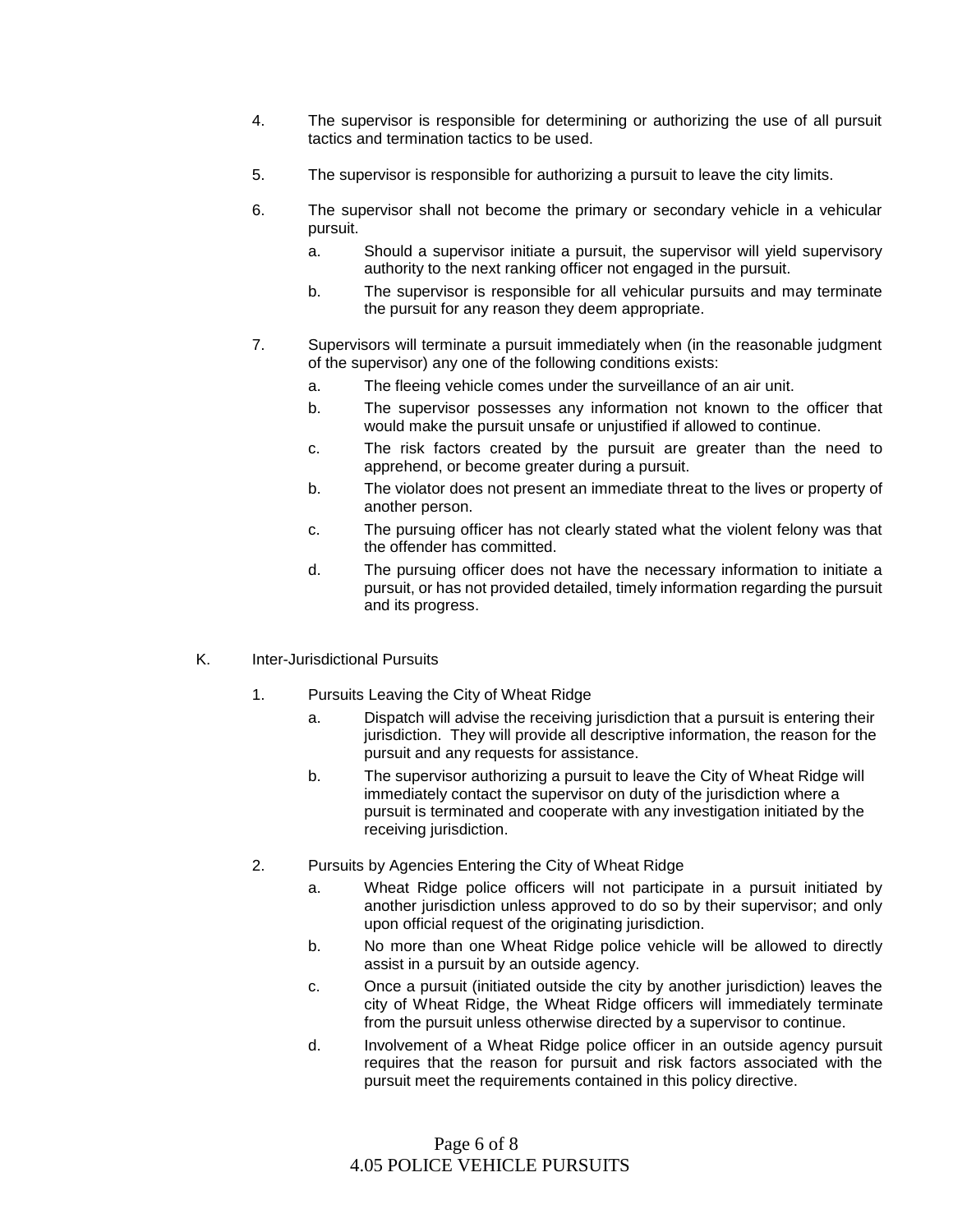- e. Wheat Ridge officers may assist with measures such as traffic control along the path of the pursuit and render assistance at the conclusion of the pursuit.
- f. Overall command of a vehicular pursuit remains with the primary/originating jurisdiction.
- g. The on-scene supervisor of the originating jurisdiction is responsible for processing the arrest of any offenders and for the investigation of the offenses being charged. However, if there was a more serious violation in another jurisdiction, the on - scene supervisor from that jurisdiction shall assume the responsibility for coordinating the immediate investigation. Nothing herein shall preclude the investigation of any accident, criminal act, or other incident that occurred during the course of the pursuit by any jurisdiction in which such an incident occurred.
- h. The receiving jurisdiction shall direct and coordinate the actions of the officers covering the point of termination. Any foot pursuits, perimeter control and investigation of crimes committed at the point of termination of the pursuit will be the responsibility of the jurisdiction in which it occurs. Care and caution should always be utilized at the conclusion of the pursuit.

# L. Documentation

- 1. All pursuits and eluding situations will be debriefed by involved personnel, including the involved supervisor, as soon as possible after the incident is resolved.
- 2. Officers involved in a vehicular pursuit or eluding shall prepare all required reports concerning the details of the action.
	- a. The supervisor monitoring the vehicular pursuit shall ensure that the proper reports and associated forms have been correctly completed and submitted.
	- b. When a tactical vehicle intervention has been utilized, the incident supervisor will complete the appropriate documentation for the incident; e.g., Pursuit Form, Use of Force form, City Incident Report, etc. Once the appropriate reports are completed they will be forwarded through the chain of command to the Chief of Police for administrative review.
	- c. Pursuits and eluding situations will be reviewed by the Chain of Command to ensure all policies and laws were complied with by officers involved in the pursuit.
	- d. The Professional Standards Unit supervisor shall be responsible for collecting and maintaining pursuit and eluding information. The Professional Standards Unit will, at a minimum, provide an annual documented analysis of those reports.

## 4.05.04 RULES

- A. Pursuits for traffic violations (of any degree of seriousness) are prohibited.
	- 1. This includes all traffic violations including, but not limited to DUI, DUS, and HTO.
- B. Pursuits for petty offenses and misdemeanors (of any degree of seriousness) are prohibited).
- C. Pursuits for felony property crimes are prohibited.
- D. Pursuits may not be initiated by a Wheat Ridge police officer that is operating a vehicle which is not owned by the City of Wheat Ridge.